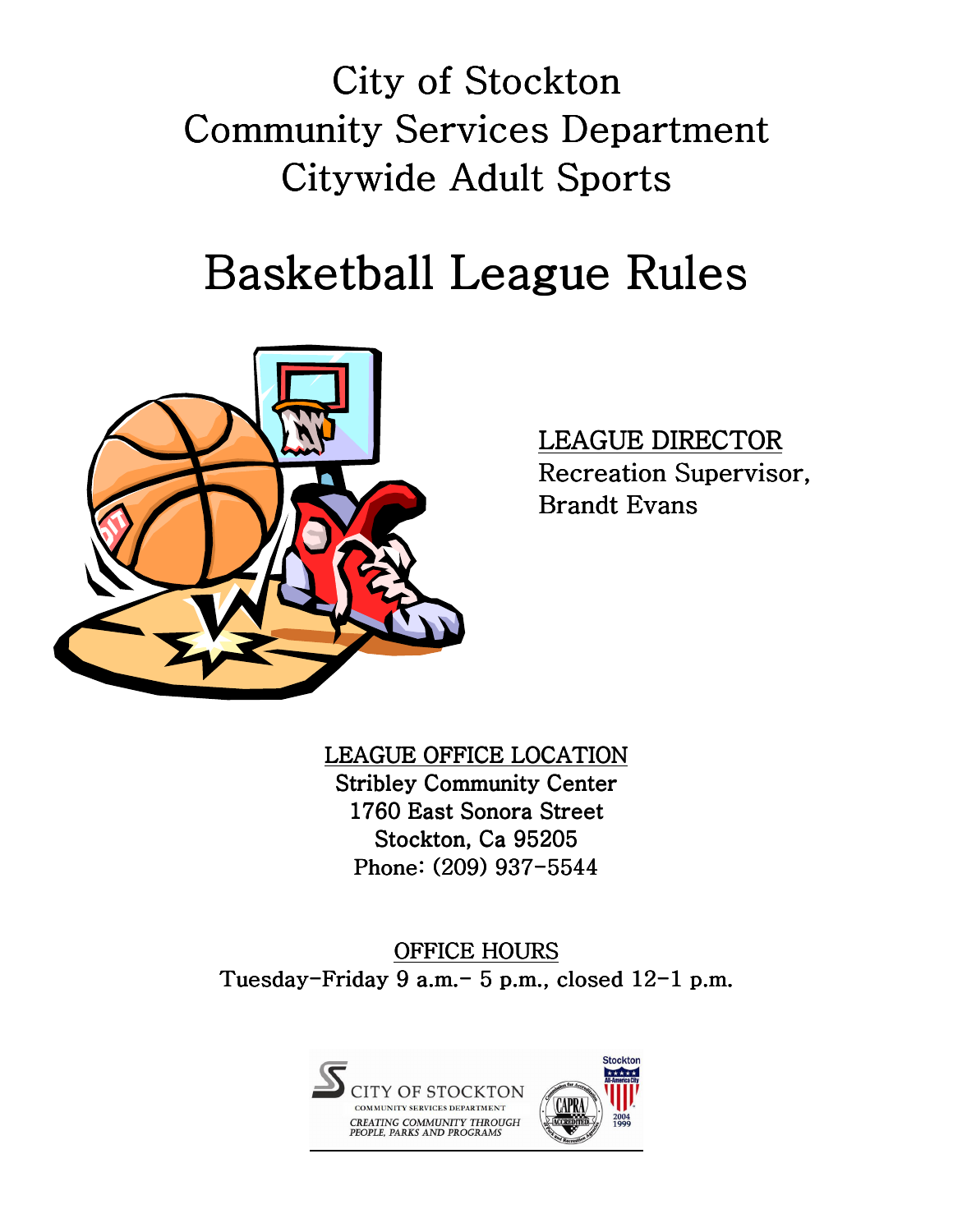#### **City of Stockton COMMUNITY SERVICES DEPARTMENT**

## **MEN'S - WOMEN'S BASKETBALL LEAGUE RULES**

#### **LEAGUES:**

- 1. Community Services Adult Sports Division is overseen by the League Director.
- 2. The League Director shall determine the number, variety and type of leagues. Teams may request league preference and night when they register; however the League Director shall determine placement of a team. League placement of returning teams and teams made up of players living in the City of Stockton will be given priority over new teams and teams with players living outside city limits.
- 3. Registration Fees will be determined each year by the City of Stockton.
- 4. Teams who can only play a certain night must be willing to adjust to the caliber of the league to which they are assigned.

#### **REGISTRATION PROCEDURES**:

- 1. NO HOLDS. All teams will be accepted on a first come, first served basis.
- 2. Player fee of \$20 is due per team, per sport, per year.
- 3. **All league fees are due with the completed registration form and minimum of eight player fees during the designated time period**. Postdated checks will not be accepted.
- 4. We accept company checks, cashier checks, money orders, cash, and MasterCard or Visa.
- 5. Registrations will be accepted by mail or in person at the Stockton Community Services office (the League Office) located at 1760 East Sonora Street, Stockton, CA 95205.
- 6**.** Teams will be subject to a withdrawal fee if withdrawing after the registration deadline. Once the schedules are made, there are no refunds.

#### **SCHEDULES**

- 1. Schedules will be created after close of registration.
- 2. Schedules are final and will not be changed.
- 3. Schedules will be balanced as much a possible, giving each team an equal number of games at each time slot.
- 4. Special requests for game times will not be considered.

#### **ELIGIBILITY OF TEAMS & PLAYERS**

- 1. **Minimum eligibility requirements:** 
	- **18 years of age**
	- **Signed the Official Roster form or add/drop form**
	- **Must play in at least two league games in order to be eligible for playoffs.**
- 2. Teams may carry a maximum of 12 players on its roster including the manager, providing he/she is a player manager.
- 3. Teams must submit a completed Official Roster form with correct name (printed and signed),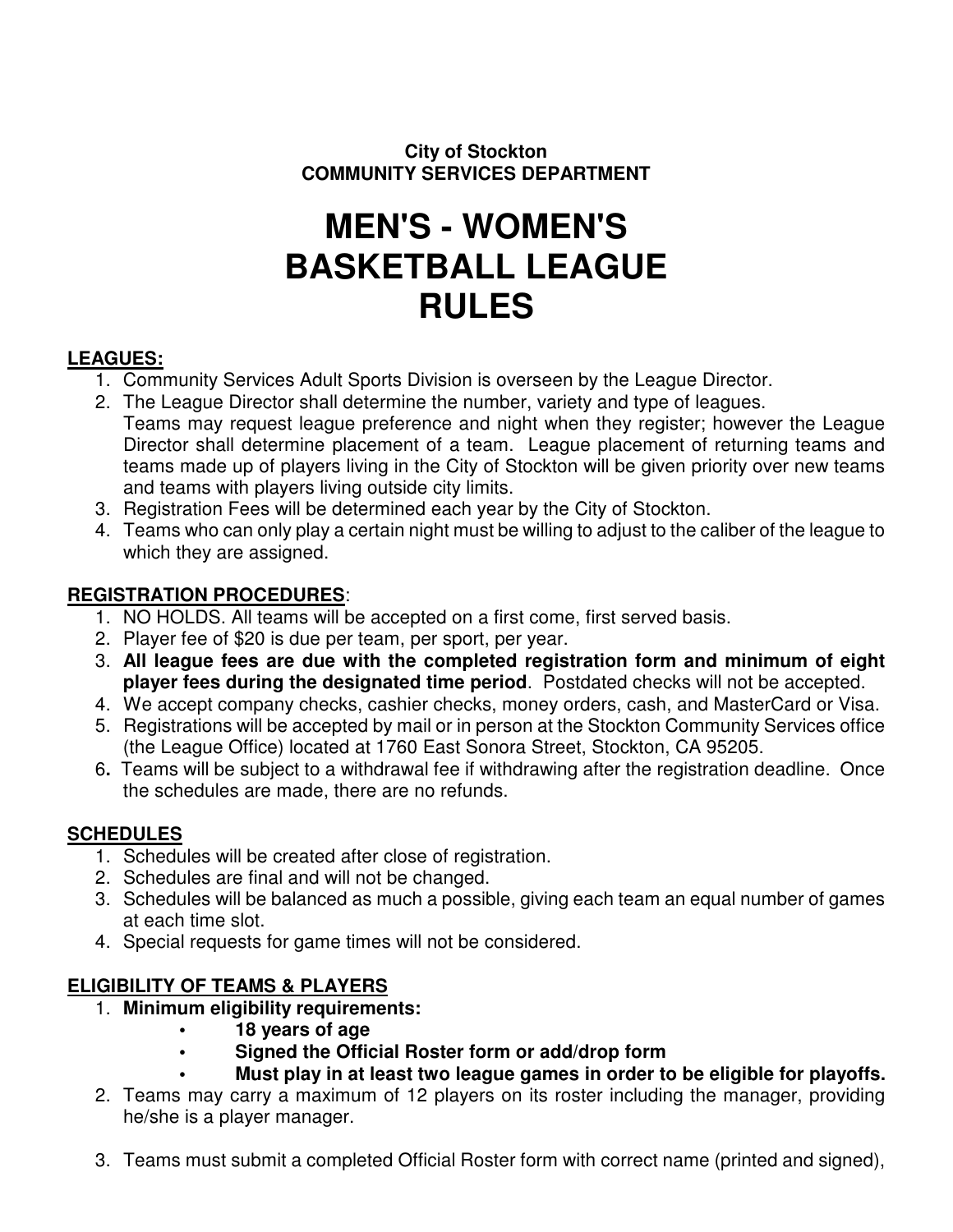address, zip code and telephone number of all players. Form must be on file in League Office.

- 4. It is the manager's responsibility to keep all team information current.
- 5. An Ineligible Player is any player who is: not on the roster or not on an add/drop or playing under an assumed name.
- 6. Players are required to present a photo ID upon request of scorekeeper. Failure to present ID will make the player ineligible for that game.

#### **MANAGER/PLAYER/SPECTATOR CONDUCT**

The City basketball league is a recreational league. Our goal is to provide a positive experience to all. Inappropriate behavior will not be tolerated.

- 1. The manager shall be the official team representative.
- 2. It is the manager's responsibility to notify the League Director of any change of address or phone number.
- 3. Managers shall be responsible for informing their players and spectators of the City of Stockton Code of Conduct. Managers are responsible for the conduct of all their players and **spectators.**
- 4. Participants compete at their own risk and are not covered by the City of Stockton for personal and/or property damage.
- **5.** Proper conduct of players and managers is important at all times and conduct rules remain in effect at all times at game facilities. **Unsportsmanlike behavior will not be tolerated before, during and after games.**

#### **RULES:**

All misconducts and player disciplinary issues will be communicated to the team manager. Managers will be responsible for player compliance.

- 1. The manager or coach of a team is responsible for the actions of their spectators. Teams are responsible and will be disciplined for the misconduct of their spectators.
- 2. Dunking is permitted at certain locations. Team managers are responsible for asking the Games Manager if dunking is allowed at that particular facility. If dunking is allowed during the game, note that **dunking is not allowed during warm up time. Grabbing and/or holding the rim is not allowed at anytime at any facility.** This is a technical foul the first time; the second time will result in ejection of player.
- 3. Unsportsmanlike and all technical fouls result in three points awarded to the other team and the ball out of bounds.
- 4. Two unsportsmanlike or flagrant technical fouls will cause a player to be ejected from the game. Three unsportsmanlike or flagrant technical fouls will cause the termination of the game and immediate suspension from further play until the case has been reviewed by the League Director. If ejected for unsportsmanlike conduct, the player will be subject to "Actions" explained in the "Code of Conduct." Any foul or abusive language, "trash" talk, or verbal intimidation will receive a technical foul for unsportsmanlike conduct.
- 5. **Matching Jerseys or T-shirts, no cut shirts allowed. Legal numbers ending in 0- 9 on shirts are required. Numbers must be eight inches or larger, and must be a clearly visible color in contrast to shirt color.** A three-shot technical will be given to the opposing team for each player not in compliance. Technical fouls will be issued prior to the start of each game. If both teams receive technical fouls, the game will begin with a jump ball. If one team receives a technical foul, the other team will receive the ball to start the game. These technical fouls will not count towards expulsion.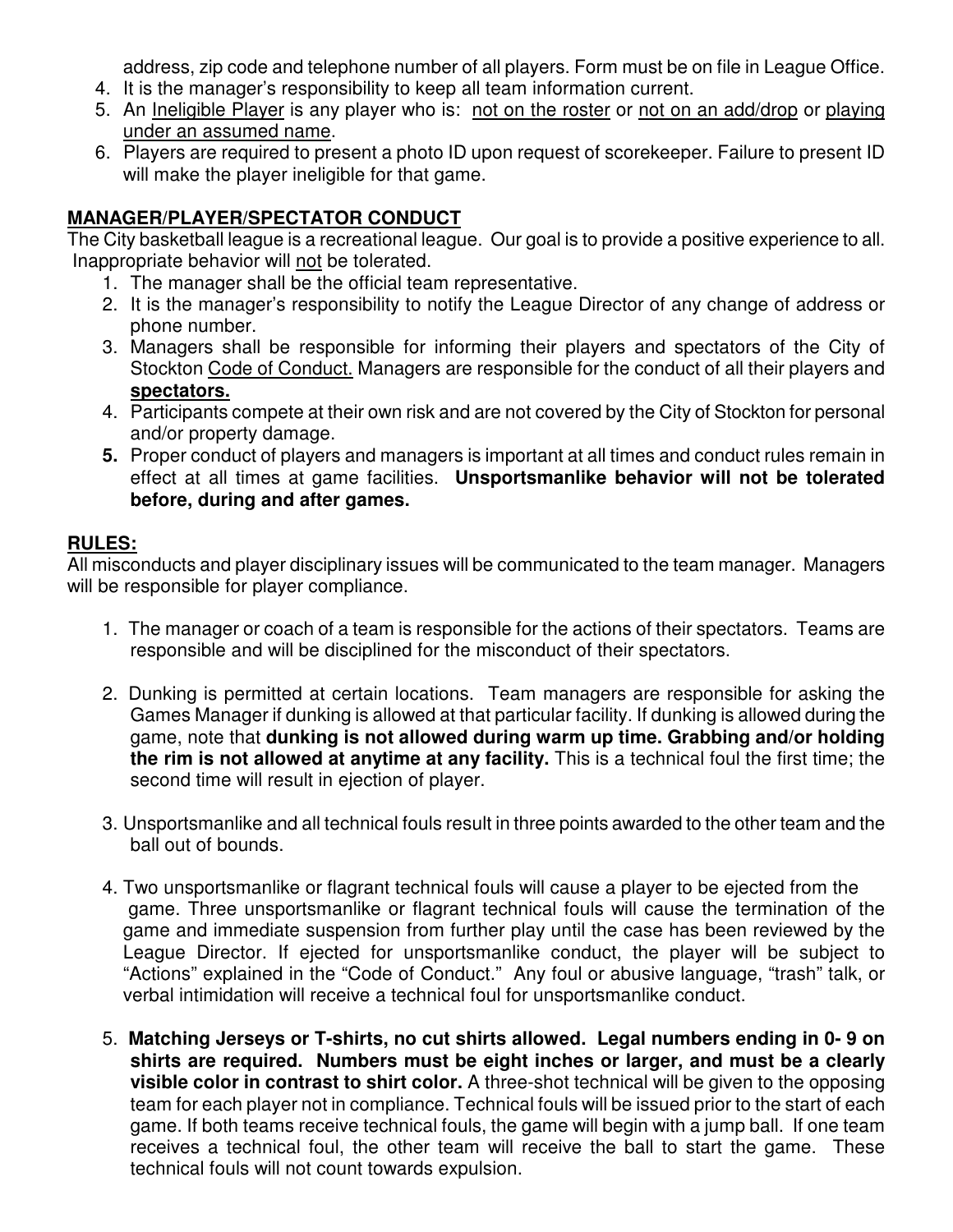- 6. Placing a hand on the backboard (slapping to vibrate) to gain an advantage is a technical foul.
- 7. Technical fouls for unsportsmanlike conduct count towards the five personal fouls and expulsion.
- 8. No loose jewelry may be worn during games, including all earring, necklaces, bracelets, rings, etc.
- 9. Teams are required to bring their own basketball for warm-up.
- 10. The three-point scoring system will be used. The rule will be interpreted as in the current High School Federation Rulebook.
- 11. Game will consist of two 20-minute halves with five minutes between halves. All games will be running clock with the following exceptions:
	- a. Official or team timeout
	- b. Loose ball away from immediate area
	- c. Injuries
	- d. Last two minutes of each half stopped clock for all dead ball incidents.

#### 12. **Tie Games**

Overtime will be a three (3) minute total time. The first two (2) minutes will be running clock and the remaining (1) one minute will be a stop clock on dead ball. For games still tied after the first overtime, game will be declared "Sudden Death" and the first team to score one or more points in "Sudden Death" will be declared the winner.

#### 13**. Forfeit Time**

There will be a ten (10) minute grace period only on the first game of the night; thereafter game time is forfeit time. A team may play with no less than four (4) players.

#### 14. **Mercy Rule**

In the interest of maintaining a positive experience, official games will be stopped if a team is winning by 30 points when five (5) minutes or less remain in the game.

#### 15. **Play Offs**

Playoffs will be held in each league to determine league champions. Top four teams will advance to the playoffs.

#### 16. **Awards**

Championship t-shirts will be given to each player on the championship team. Maximum of twelve (12) T-shirts will be awarded to the winning team.

#### **Note: The City of Stockton is not liable for any damages resulting from an errant ball.**

#### **For further information please call Recreation Supervisor Brandt Evans (League Director) at (209) 937-8264.**